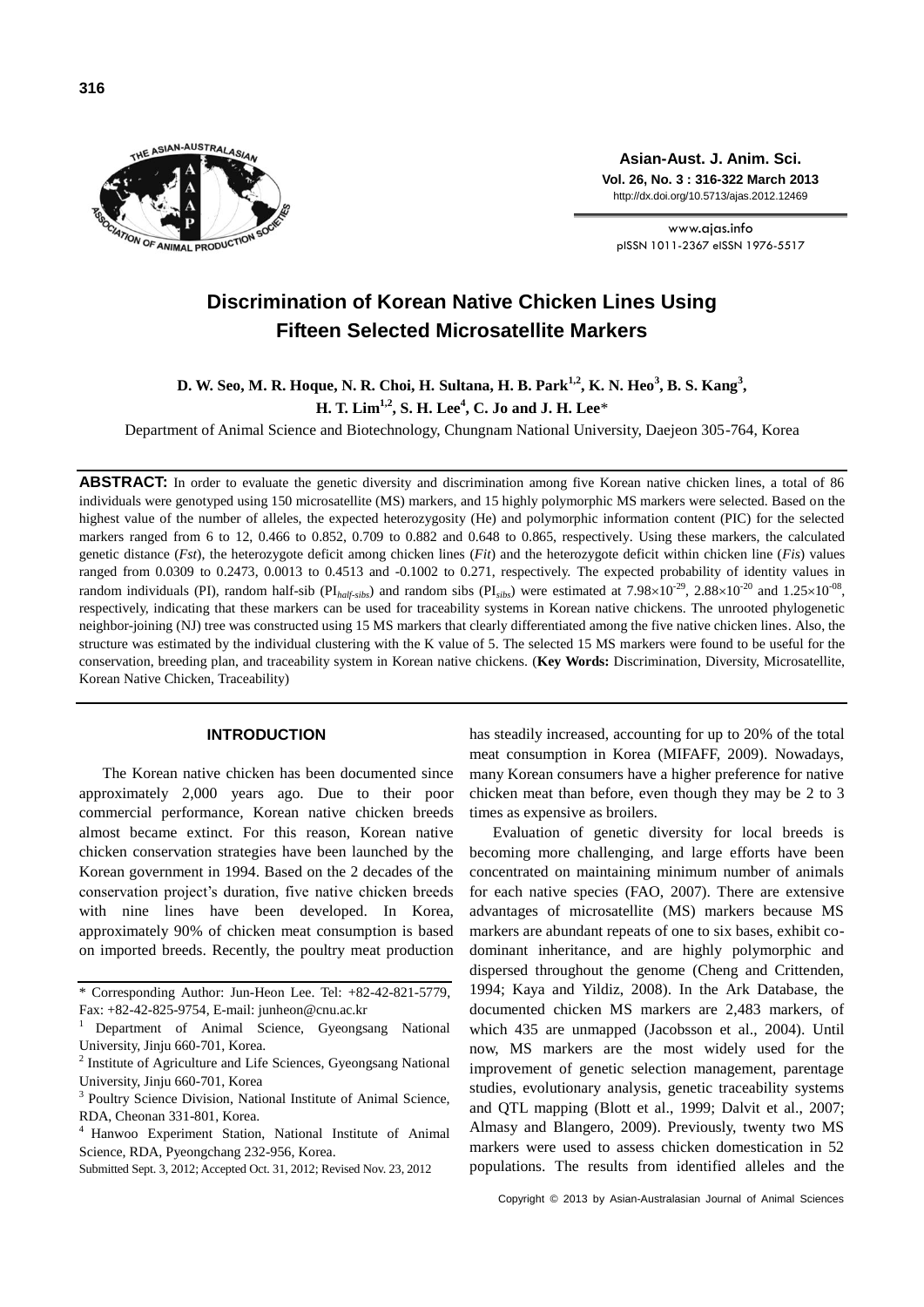amount of genetic variation supported the hypothesis that the red jungle fowl was the ancient progenitor (Hillel et al., 2003). Therefore, MS markers are more suitable for the study of genetic diversity, correlation studies, and for identifying population structure among the chicken populations (Kong et al., 2006; Muchadeyi et al., 2007; Mwacharo et al., 2007; Tadano et al., 2007a; Tadano et al., 2007b; Berthouly et al., 2008; Bodzsar et al., 2009; Ding et al., 2010). On the other hand, the single nucleotide polymorphism (SNP) markers in MC1R gene were not sufficient for the discrimination of these Korean native chicken lines (data has not shown). Also, the phylogenetic relationships between Korean native chicken and other breeds have been investigated using D-loop sequence variations in mtDNA and attempts for discrimination of Korean native chicken lines were performed using mtDNA and LEI0258 marker (Hoque et al., 2009; Hoque et al., 2011).

In our studies, 15 markers have been selected from the 150 MS markers in the Ark database in order to investigate Korean native chicken lines to identify their genetic relationships. Also, these markers were used for the calculation of discrimination probabilities, which can be used for chicken traceability systems. Also, these results can be used in further breeding and conservation strategies for Korean native chicken.

## **MATERIALS AND METHODS**

# **Sample collection and DNA extraction**

Five Korean native chicken lines were collected from the National Institute of Animal Science (NIAS) in Korea. These lines were basically classified according to their feather colors, which were white (KNC\_W), black (KNC\_B), red-brown (KNC\_R), yellow-brown (KNC\_Y) and gray (KNC\_G) lines. A total of 86 individuals were used for DNA extraction from blood samples collected from wing veins in tubes containing EDTA. Samples were stored at -20C and genomic DNAs were extracted using a manual extraction method (Miller et al., 1988).

### **PCR amplification and genotyping**

Initially, 150 MS markers were selected from the Ark Database (http://www.thearkdb.org/arkdb/) and were genotyped (Table 1). The primers used for genotyping were labeled with four fluorescence dyes (FAM, NED, VIC, PET) in forward primers. For the discrimination analysis of chicken lines, 15 highly polymorphic microsatellite markers were selected based on the number of alleles, expected heterozygosity (He) and polymorphic information content (PIC) values (Table 2). PCR was performed in an initial denaturation at  $95^{\circ}$ C for 10 min, followed by 35 cycles of 30 s at 95 $\degree$ C, 30 s at 60 $\degree$ C, 30 s at 72 $\degree$ C and a final extension at 72°C for 10 min using My-Genie96 Thermal Cycler (Bioneer, Korea). The PCR products were initially electrophoresed on 4% agarose gel with ethidium bromide, and DNA bands were visualized under ultraviolet light. For genotyping, the final genotyping reactions were based on 1  $\mu$ l of 20X diluted PCR products, 10  $\mu$ l of Hi-Di<sup>TM</sup> formamide (Applied Biosystems, USA) and  $0.1$  µl of  $GeneScan<sup>TM</sup> - 500LLZ<sup>TM</sup> size standard (Applied Biosystems,$ USA) in a total volume of  $11.1$   $\mu$ . The microsatellite genotyping was performed using a Genetic Analyzer 3130xl (Applied Biosystems, USA) and the genotyping results were obtained using Genemapper (ver. 3.0, Applied Biosystems, USA).

#### **Statistical analysis**

The number of alleles, expected heterozygosity (He), observed heterozygosity (Ho) and polymorphic information content (PIC) and *F-*statistics were calculated for the selected 15 MS markers using the Cervus (ver 3.0) program (Marshall et al., 1998). Expected heterozygosity was derived from an unbiased formula (Nei, 1987) using allele frequencies assuming Hardy-Weinberg equilibrium which is a useful measure of informativeness of a locus. The polymorphism information content (PIC) is a closely related diversity measure which is estimated as:

$$
\overline{PIC_l} = 1 - \sum_{u=1}^{k} \widetilde{p}_{lu}^2 - \sum_{u=1}^{k-1} \sum_{v=u+1}^{k} 2 \widetilde{p}_{lu}^2 \widetilde{p}_{lv}^2
$$

Here, *l* denotes the *l*th locus and  $P_{lu}$  and  $P_{lv}$  are the sample frequencies of a series of alleles  $A_u$  and  $A_v$  at the *l*th locus (Botstein et al., 1980). *F*-statistics describe the amount of inbreeding-like effects within subpopulations  $(F_{st})$ , among subpopulations  $(F_{is})$ , and within the entire population  $(F_{it})$  (Wright, 1965).

The expected probability of identity values among genotypes of random individuals (PI), random half sibs (PI*half-sibs*) and random sibs (PI*sibs*) were calculated using API-CALC (ver 1.0) (Ayres and Overall, 2004). This formula is only used for pairs of unrelated individuals such as relatives share genes, and consequently additional loci are likely to be required in order to adequately determine whether two profiles are from distinct individuals as follows:

$$
PI_{ave} = \sum_{i} P_{i}^{4} + \sum_{i} \sum_{j>i} (2 p_{i} p_{j})_{2}
$$

Where,  $p_i$  and  $p_j$  are population allele proportions.

Also, genetic distance values were calculated among five native chicken lines using PowerMarker (Ver 3.25)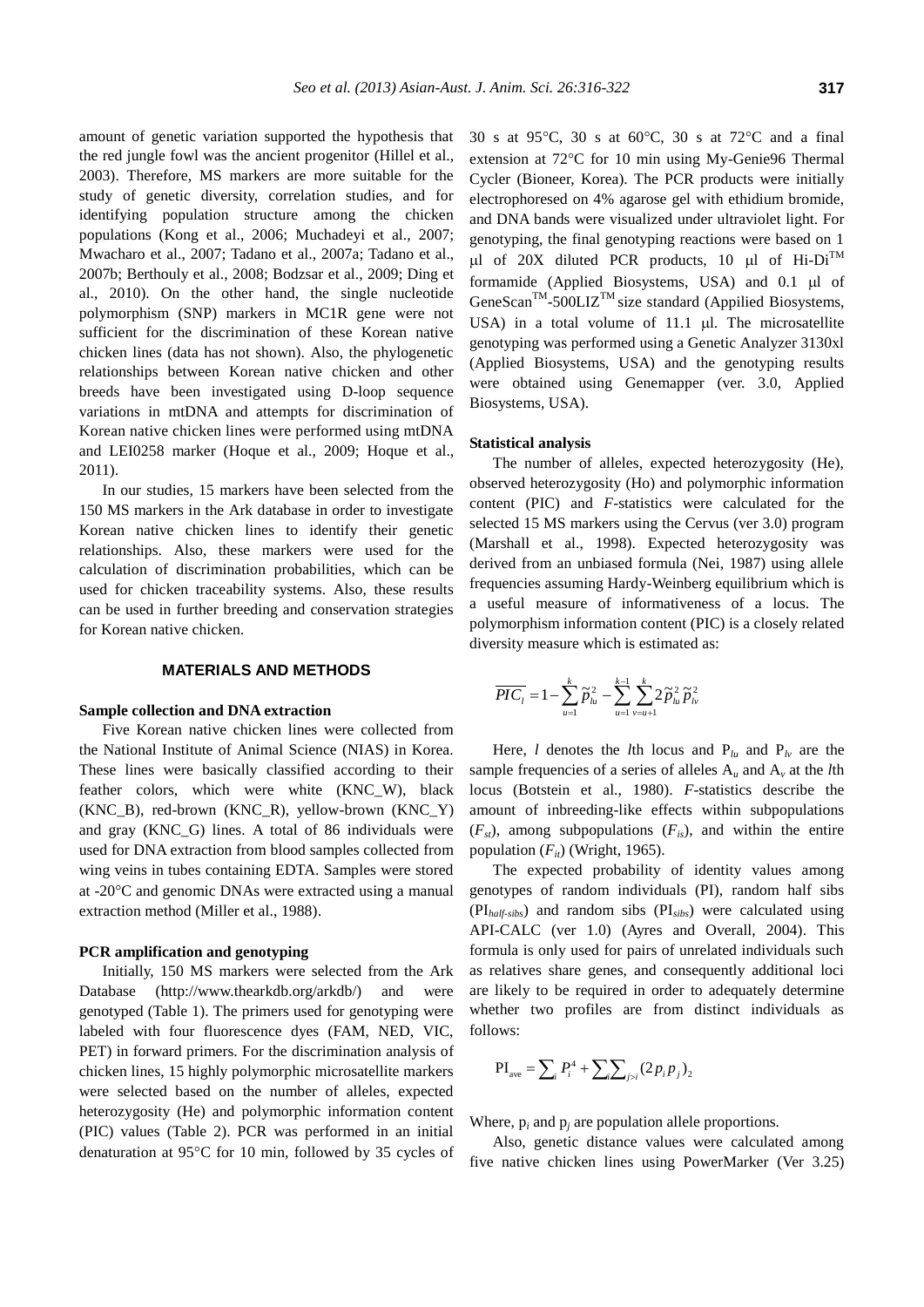(Liu and Muse, 2005). A phylogenetic tree was also population (Pritchard et al., 2000). constructed by Neighbor-Joining tree method (Nei, 1983) method embedded in PowerMarker software package. Finally, in Structure (Ver 2.3.3) program, we assumed five populations (*i.e.*,  $K = 5$ ) in these chicken lines to get the estimates of proportion of individual's ancestry from those

# **RESULTS AND DISCUSSION**

## **Survival genetic diversity and differentiation**

The highest values in the number of alleles, expected

**Table 1.** The investigated 150 MS markers for Korean native chicken lines. The numbers of alleles are indicated, and the selected 15 MS markers are in bold

| Marker         | Chr.           | Map<br>position<br>(cM) | No. of<br>allele         | Allele<br>Size<br>(bp) | Marker         | Chr.             | Map<br>position<br>(cM) | No. of<br>allele         | Allele<br>size(bp) | Marker         | Chr.                                                  | Map<br>position<br>(cM) | No. of<br>allele          | Allele<br>size<br>(bp) |
|----------------|----------------|-------------------------|--------------------------|------------------------|----------------|------------------|-------------------------|--------------------------|--------------------|----------------|-------------------------------------------------------|-------------------------|---------------------------|------------------------|
| <b>MCW0248</b> | $\mathbf{1}$   | 21                      | $\mathfrak{Z}$           | 215-223                | <b>MCW0016</b> | 3                | 247                     | 5                        | 134-146            | <b>GCT0016</b> | 9                                                     | 41                      | 8                         | 108-154                |
| ADL0160        | $\mathbf{1}$   | 33                      | $\sqrt{2}$               | 113-133                | GCT0053        | 3                | 263                     | 5                        | 128-154            | ADL0191        | 9                                                     | 44                      | 6                         | 128-150                |
| LEI0194        | $\mathbf{1}$   | 81                      | $\boldsymbol{7}$         | 130-174                | ADL0237        | 3                | 275                     | $\,$ 8 $\,$              | 133-153            | <b>ADL0021</b> | 9                                                     | 53                      | 8                         | 166-188                |
| <b>MCW0111</b> | $\mathbf{1}$   | 118                     | 5                        | 98-106                 | <b>MCW0040</b> | 3                | 282                     | 8                        | 129-147            | <b>ADL0259</b> | 9                                                     | 122                     | 9                         | 106-146                |
| ADL0188        | 1              | 133                     | 6                        | 145-165                | LEI0166        | 3                | 300                     | 3                        | 346-356            | <b>MCW0134</b> | 9                                                     | 132                     | $\tau$                    | 260-284                |
| <b>MCW0297</b> | $\mathbf{1}$   | 162                     | $\boldsymbol{7}$         | 288-304                | <b>MCW0037</b> | 3                | 317                     | 3                        | 152-156            | <b>MCW0228</b> | 10                                                    | $\boldsymbol{0}$        | 6                         | 221-239                |
| LEI0146        | $\mathbf{1}$   | 169                     | 5                        | 248-268                | ADL0143        | $\overline{4}$   | $\boldsymbol{0}$        | $\overline{\mathcal{L}}$ | 152-166            | <b>MCW0067</b> | 10                                                    | 59                      | 3                         | 176-182                |
| <b>MCW0106</b> | 1              | 94                      | 3                        | 125-131                | ADL0255        | 4                | 3                       | 4                        | 97-109             | ADL0158        | 10                                                    | 101                     | $\overline{4}$            | 188-204                |
| <b>MCW0101</b> | 1              | 248                     | $\overline{4}$           | 274-280                | ADL0317        | $\overline{4}$   | 12                      | 9                        | 174-216            | ADL0112        | 10                                                    | 120                     | 3                         | 127-133                |
| ADL0268        | $\mathbf{1}$   | 288                     | 5                        | 105-117                | ADL0203        | $\overline{4}$   | 35                      | 7                        | 168-194            | <b>MCW0097</b> | 11                                                    | 18                      | 3                         | 267-273                |
| LEI0108        | $\mathbf{1}$   | 300                     | 10                       | 256-310                | <b>MCW0295</b> | $\overline{4}$   | 75                      | 5                        | 88-100             | ADL0123        | 11                                                    | 22                      | 3                         | 106-138                |
| LEI0169        | $\mathbf{1}$   | 400                     | 5                        | 232-248                | ADL0241        | $\overline{4}$   | 80                      | $\tau$                   | 201-215            | <b>MCW0332</b> | 12                                                    | 90                      | $\sqrt{2}$                | 196-200                |
| <b>LEI0107</b> | $\mathbf{1}$   | 424                     | 8                        | 206-240                | ADL0246        | $\overline{4}$   | 112                     | 9                        | 146-164            | ADL0147        | 13                                                    | 32                      | $\overline{4}$            | 211-217                |
| <b>MCW0145</b> | $\mathbf{1}$   | 455                     | 7                        | 182-210                | ADL0194        | $\overline{4}$   | 118                     | 4                        | 198-214            | <b>LEI0251</b> | 13                                                    | 47                      | 12                        | 98-132                 |
| <b>MCW0020</b> | $\mathbf{1}$   | 460                     | $\overline{4}$           | 183-189                | ROS0024        | 4                | 148                     | 6                        | 312-328            | MCW0216        | 13                                                    | 47                      | $\overline{4}$            | 136-146                |
| LEI0134        | $\mathbf{1}$   | 527                     | 6                        | 291-311                | LEI0094        | $\overline{4}$   | 153                     | 9                        | 246-280            | ADL0310        | 13                                                    | 51                      | 10                        | 132-158                |
| <b>MCW0107</b> | $\mathbf{1}$   | 565                     | $\overline{4}$           | 110-118                | <b>MCW0098</b> | 4                | 217                     | $\overline{c}$           | 260-262            | <b>ROS0083</b> | 13                                                    | 55                      | $\boldsymbol{7}$          | 109-129                |
| LEI0234        | $\mathfrak{2}$ | 50                      | 10                       | 217-315                | <b>LEI0085</b> | 4                | 231                     | 5                        | 245-259            | <b>MCW0322</b> | 13                                                    | 67                      | 3                         | 252-268                |
| <b>MCW0131</b> | $\sqrt{2}$     | 102                     | 6                        | 196-216                | MCW0263        | 5                | 28                      | $\overline{4}$           | 227-249            | <b>MCW0104</b> | 13                                                    | 74                      | 11                        | 188-226                |
| <b>MCW0206</b> | $\sqrt{2}$     | 104                     | 5                        | 226-240                | <b>MCW0193</b> | 5                | 50                      | 9                        | 298-318            | ADL0200        | 14                                                    | 16                      | $7\phantom{.0}$           | 112-138                |
| ADL0176        | $\sqrt{2}$     | 116                     | 5                        | 184-200                | ROS0013        | 5                | 79                      | 8                        | 220-236            | <b>LEI0098</b> | 14                                                    | 37                      | 6                         | 150-170                |
| <b>MCW0063</b> | $\overline{2}$ | 119                     | 8                        | 132-150                | <b>ADL0292</b> | 5                | 83                      | $\overline{7}$           | 112-138            | <b>MCW0123</b> | 14                                                    | 45                      | 5                         | 80-90                  |
| ADL0217        | $\sqrt{2}$     | 121                     | $\overline{4}$           | 150-156                | MCW0214        | 5                | 88                      | 10                       | 268-302            | <b>MCW0080</b> | 15                                                    | 49                      | $\overline{4}$            | 270-280                |
| <b>MCW0065</b> | $\sqrt{2}$     | 142                     | 6                        | 98-122                 | <b>MCW0078</b> | 5                | 93                      | 3                        | 135-143            | ADL0293        | 17                                                    | 26                      | $\tau$                    | 105-119                |
| <b>LEI0089</b> | $\sqrt{2}$     | 165                     | 6                        | 182-200                | LEI0145        | 5                | 98                      | 11                       | 303-333            | <b>MCW0330</b> | 17                                                    | 41                      | $\overline{4}$            | 254-286                |
| <b>MCW0039</b> | $\sqrt{2}$     | 202                     | 5                        | 128-142                | <b>MCW0223</b> | 5                | 123                     | 4                        | 177-195            | <b>MCW0151</b> | 17                                                    | 57                      | 6                         | 250-266                |
| <b>MCW0034</b> | $\sqrt{2}$     | 233                     | $\boldsymbol{7}$         | 217-237                | <b>MCW0029</b> | 5                | 128                     | 11                       | 137-187            | <b>ADL0304</b> | 18                                                    | $\overline{7}$          | 8                         | 127-161                |
| LEI0096        | $\sqrt{2}$     | 233                     | 6                        | 216-240                | <b>MCW0081</b> | 5                | 151                     | $\sqrt{2}$               | 113-131            | MCW0219        | 18                                                    | 47                      | $\overline{4}$            | 224-240                |
| ADL0181        | $\sqrt{2}$     | 241                     | 3                        | 175-179                | ADL0166        | 5                | 162                     | 9                        | 124-162            | <b>MCW0266</b> | 19                                                    | $\boldsymbol{0}$        | $\mathfrak{Z}$            | 163-175                |
| <b>MCW0173</b> | $\mathbf{2}$   | 243                     | 12                       | 230-272                | ADL0298        | 5                | 198                     | 6                        | 105-121            | <b>MCW0119</b> | 20                                                    | $\mathbf{0}$            | $\tau$                    | 102-142                |
| <b>MCW0087</b> | $\overline{2}$ | 252                     | 9                        | 267-287                | <b>MCW0014</b> | 6                | 50                      | 4                        | 173-187            | <b>ADL0324</b> | 20                                                    | 18                      | 6                         | 157-181                |
| <b>MCW0009</b> | $\sqrt{2}$     | 261                     | $\sqrt{2}$               | 162-172                | <b>MCW0250</b> | 6                | 59                      | 5                        | 226-240            | ADL0034        | 20                                                    | 26                      | 6                         | 111-121                |
| <b>MCW0137</b> | $\mathbf{2}$   | 273                     | $\tau$                   | 240-264                | ADL0230        | 6                | 63                      | 6                        | 105-115            | SLC2A1         | 21                                                    | 71.04                   | $\mathbf{2}$              | 293-295                |
| <b>MCW0288</b> | $\mathbf{2}$   | 275                     | 5                        | 108-118                | ADL0159        | 6                | 67                      | 10                       | 78-126             | ADL0262        | 23                                                    | $\boldsymbol{0}$        | 3                         | 105-109                |
| LEI0070        | $\sqrt{2}$     | 379                     | 11                       | 177-213                | <b>MCW0120</b> | $\tau$           | 44                      | 10                       | 258-286            | <b>MCW0165</b> | 23                                                    | 1                       | 3                         | 114-118                |
| <b>ROS0074</b> | $\sqrt{2}$     | 302                     | 3                        | 315-321                | <b>MCW0201</b> | $\boldsymbol{7}$ | 79                      | 4                        | 299-309            | ADL0289        | 23                                                    | $\tau$                  | 3                         | 173-177                |
| <b>MCW0264</b> | $\overline{2}$ | 320                     | 6                        | 224-240                | <b>MCW0183</b> | $\tau$           | 86                      | 3                        | 291-319            | <b>MCW0301</b> | 24                                                    | 48                      | 6                         | 264-292                |
| GCT0002        | $\mathbf{2}$   | 349                     | 5                        | 154-172                | ADL0279        | $\tau$           | 92                      | 8                        | 87-115             | <b>MCW0285</b> | 26                                                    | 38                      | $\tau$                    | 179-195                |
| <b>MCW0282</b> | $\sqrt{2}$     | 378                     | 5                        | 286-310                | <b>ROS0019</b> | $\tau$           | 101                     | 10                       | 119-147            | <b>MCW0069</b> | 26                                                    | 47                      | $\tau$                    | 155-173                |
| LEI0141        | $\mathbf{2}$   | 382                     | 8                        | 220-242                | <b>MCW0236</b> | $\tau$           | 109                     | 6                        | 306-328            | LEI0074        | 26                                                    | 67                      | 6                         | 224-240                |
| <b>MCW0157</b> | $\overline{c}$ | 474                     | 6                        | 285-297                | MCW0316        | 7                | 127                     | $\boldsymbol{2}$         | 158-186            | <b>MCW0300</b> | 27                                                    | 11                      | $\ensuremath{\mathsf{3}}$ | 122-130                |
| <b>MCW0261</b> | 3              | $\pmb{0}$               | 8                        | 225-251                | ADL0315        | 7                | 140                     | $\sqrt{2}$               | 245-247            | ROS0073        | 22                                                    | $\boldsymbol{0}$        | 4                         | 280-292                |
| <b>MCW0083</b> | 3              | 51                      | 5                        | 78-86                  | MCW0275        | 8                | 6                       | 3                        | 128-150            | LEI0135        | 28                                                    | $\boldsymbol{0}$        | 6                         | 132-142                |
| MCW0222        | 3              | 85                      | $\overline{4}$           | 217-223                | ROS0026        | 8                | 14                      | 6                        | 109-119            | ROS0249        | 32                                                    | 20                      | 4                         | 148-162                |
| MCW0212        | 3              | 154                     | 3                        | 192-206                | <b>MCW0095</b> | 8                | 26                      | 5                        | 72-82              | ADL0273        | Z                                                     | 73                      | 4                         | 144-168                |
| ADL0248        | 3              | 164                     | 7                        | 122-158                | <b>MCW0160</b> | 8                | 35                      | 5                        | 205-229            | ADL0201        | Z                                                     | 87                      | 4                         | 138-144                |
| MCW0127        | 3              | 167                     | 8                        | 227-247                | ADL0154        | 8                | 46                      | 8                        | 125-171            | <b>MCW0154</b> | $\mathbf{Z}% ^{T}=\mathbf{Z}^{T}\times\mathbf{Z}^{T}$ | 95                      | 3                         | 170-186                |
| <b>MCW0103</b> | 3              | 201                     | $\boldsymbol{2}$         | 267-271                | ADL0278        | 8                | 94                      | 4                        | 111-119            | LEI0144        | Z                                                     | 131                     | $\overline{\mathcal{A}}$  | 251-269                |
| <b>MCW0224</b> | 3              | 218                     | $\overline{\mathcal{A}}$ | 292-300                | <b>MCW0351</b> | 8                | 105                     | 5                        | 149-159            | LEI0121        | Z                                                     | 131                     | $\ensuremath{\mathsf{3}}$ | 257-273                |
| <b>MCW0126</b> | 3              | 231                     | 3                        | 112-132                | <b>ROS0078</b> | 9                | $\boldsymbol{0}$        | 16                       | 172-246            | LEI0075        | $\mathbf{Z}% ^{T}=\mathbf{Z}^{T}\times\mathbf{Z}^{T}$ | 165                     | $\,$ 8 $\,$               | 164-200                |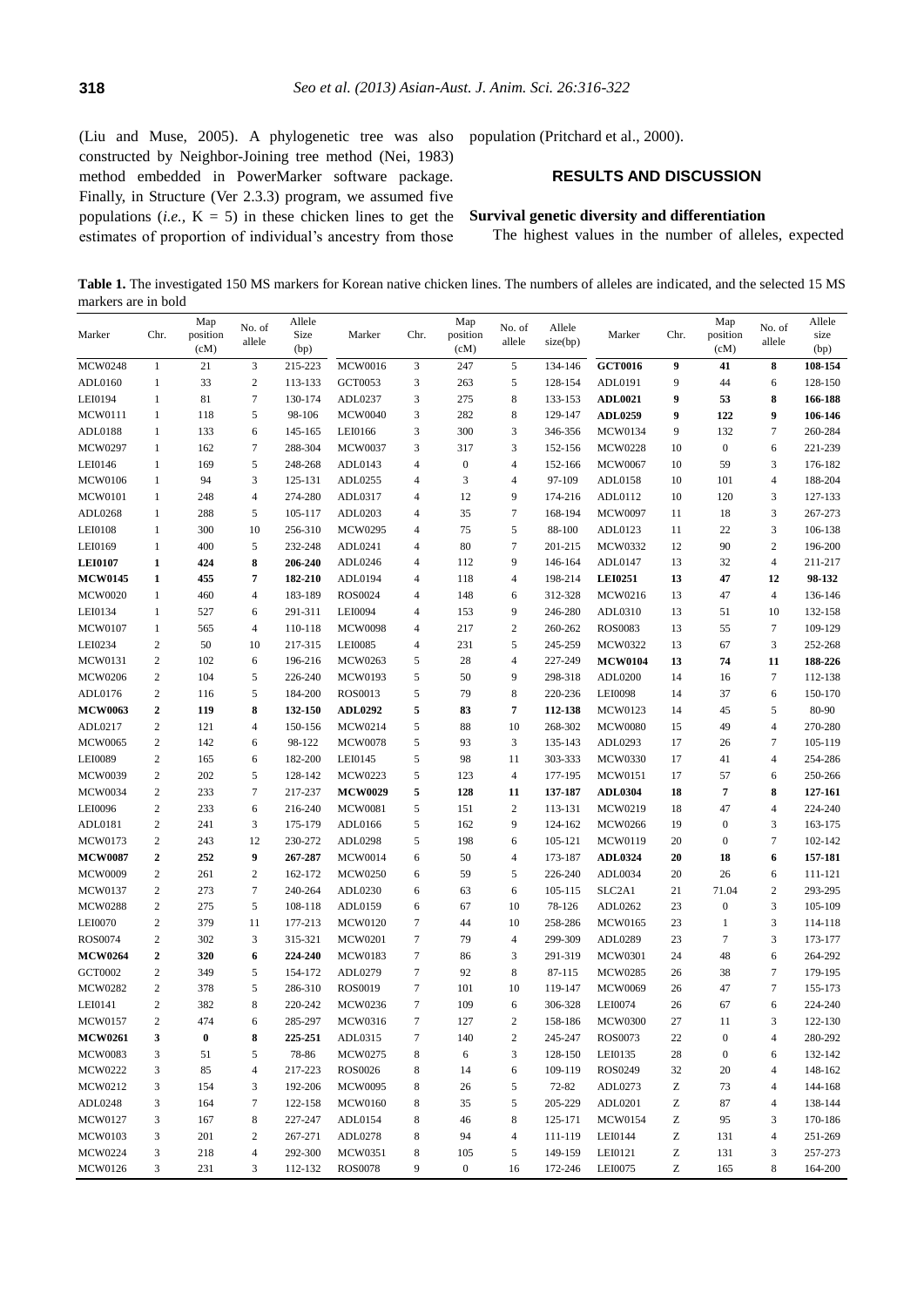| marker         | Chr | Dye        | Forward $(5' - 3')$           | Reverse $(5^{\degree}-3^{\degree})$ |
|----------------|-----|------------|-------------------------------|-------------------------------------|
| <b>LEI0107</b> |     | <b>NED</b> | GCTGCTCAGAAGCATCTGTGC         | <b>ATCATTGCTACACCATGGTTC</b>        |
| <b>MCW0145</b> | 1   | FAM        | <b>ACTTTATTCTCCAAATTTGGCT</b> | AAACACAATGGCAACGGAAAC               |
| <b>MCW0063</b> | 2   | <b>FAM</b> | GGCTCCAAAAGCTTGTTCTTAGCT      | GAAAACCAGTAAAGCTTCTTAC              |
| <b>MCW0087</b> | 2   | <b>NED</b> | ATTTCTGCAGCCAACTTGGAG         | <b>CTCAGGCAGTTCTCAAGAACA</b>        |
| MCW0264        | 2   | FAM        | CTTACTTTTCACGACAGAAGC         | AGACTGAGTCACACTCGTAAG               |
| <b>MCW0261</b> | 3   | FAM        | GAGCAGTTCATATGAAGTGCAG        | GTAGTAGCAGCTACACCAGAG               |
| ADL0292        | 5   | FAM        | <b>CCAAATCAGGCAAAACTTCT</b>   | AAATGGCCTAAGGATGAGGA                |
| <b>MCW0029</b> | 5   | <b>VIC</b> | GTGGACACCCATTTGTACCCTATG      | CATGCA ATTCA GGA CCGTGCA            |
| ADL0021        | 9   | <b>PET</b> | <b>GCTCCTCGCTTTGCTCTGAA</b>   | <b>GCTTAGCCTCATCTCTTGTA</b>         |
| ADL0259        | 9   | VIC.       | <b>CTCATTGCAGAGGAAGTTCT</b>   | GTAATGGAGGATGCTCAGGT                |
| GCT0016        | 9   | <b>NED</b> | <b>TCCAAGGTTCTCCAGTTC</b>     | GGCATAAGGATAGCAACAG                 |
| LEI0251        | 13  | <b>NED</b> | <b>GATCTAGAAATGGCTGACTGAC</b> | GGGTTACTCTTATGTTTAATGATGTC          |
| <b>MCW0104</b> | 13  | FAM        | <b>TAGCACAACTCAAGCTGTGAG</b>  | AGACTTGCACAGCTGTGTACC               |
| ADL0304        | 18  | FAM        | GGGGAGGAACTCTGGAAATG          | CCTCATGCTTCGTGCTTTTT                |
| ADL0324        | 20  | <b>NED</b> | <b>TTGCCTCGACGGACCACAAT</b>   | <b>GCAGCCCCGCCAAGTAACTG</b>         |

**Table 2.** Primer information for 15 selected microsatellite markers

heterozygosity (He), observed heterozygosity (Ho) and polymorphism information content (PIC) are the vital index for the selection of markers in chicken line discrimination. In this study, we selected 15 microsatellite markers out of the 150 MS markers for the discrimination of Korean native chicken lines. The heterozygosity (He and Ho) and polymorphic information content (PIC) value for the Korean native chicken lines are summarized in Table 3. Among these selected 15 MS markers, LEI0251 is contained highest value of the number of allele, He, Ho and PIC for 12, 0.882, 0.852 and 0.865, respectively. While, MCW0264 marker is showed lowest He and PIC value of 0.709 and 0.648, respectively, but the Ho value lowest in GCT0016 marker. The selection process of MS markers

were evaluated for the genetic diversity as of the number of alleles, He, Ho and PIC values range of 6 to 12, 0.709 to 0.882, 0.466 to 0.852 and 0.648 to 0.865, respectively. In order to investigate genetic relationships and breed differentiation, highly polymorphic MS markers were selected. Estimation of genotypic diversity of heterozygosity and PIC value informativeness of MS markers were previously used for the determining the animal breed selection (Berthouly et al., 2008). For the animal traceability, PIC>0.5 and He>0.6 are the most reasonable informative locus for application in genetics (Botstein et al., 1980). In this study, selected 15 MS markers were highly informative among the five chicken lines and these MS markers are appropriate for

**Table 3.** The statistical analysis of heterozygosity (He and H<sub>O</sub>), polymorphism information content (PIC), and *F*-statistics value using selected 15 microsatellite markers among the native chicken lines

| Locus          | $_{\rm Chr}$   | No. of allele | He    | Ho    | <b>PIC</b> | Fst    | Fit    | Fis       |
|----------------|----------------|---------------|-------|-------|------------|--------|--------|-----------|
| <b>LEI0107</b> |                | 8             | 0.77  | 0.716 | 0.739      | 0.1076 | 0.1001 | $-0.0083$ |
| <b>MCW0145</b> |                | 7             | 0.791 | 0.727 | 0.759      | 0.1141 | 0.0774 | $-0.0413$ |
| <b>MCW0063</b> | $\overline{2}$ | 8             | 0.712 | 0.648 | 0.665      | 0.0956 | 0.1142 | 0.0206    |
| <b>MCW0087</b> | 2              | 9             | 0.83  | 0.761 | 0.806      | 0.1219 | 0.1074 | $-0.0165$ |
| <b>MCW0264</b> | 2              | 6             | 0.709 | 0.713 | 0.648      | 0.0309 | 0.0013 | $-0.0306$ |
| <b>MCW0261</b> | 3              | 8             | 0.842 | 0.83  | 0.817      | 0.1324 | 0.0455 | $-0.1002$ |
| ADL0292        | 5              | 7             | 0.821 | 0.716 | 0.791      | 0.1345 | 0.1610 | 0.0306    |
| <b>MCW0029</b> | 5              | 11            | 0.789 | 0.739 | 0.77       | 0.1215 | 0.0761 | $-0.0517$ |
| ADL0021        | 9              | 8             | 0.849 | 0.795 | 0.825      | 0.1111 | 0.0892 | $-0.0246$ |
| ADL0259        | 9              | 9             | 0.846 | 0.773 | 0.826      | 0.0890 | 0.0923 | 0.0036    |
| GCT0016        | 9              | 8             | 0.804 | 0.466 | 0.773      | 0.2473 | 0.4513 | 0.2710    |
| LEI0251        | 13             | 12            | 0.882 | 0.852 | 0.865      | 0.0927 | 0.0538 | $-0.0429$ |
| <b>MCW0104</b> | 13             | 11            | 0.846 | 0.659 | 0.823      | 0.1965 | 0.2349 | 0.0478    |
| ADL0304        | 18             | 8             | 0.768 | 0.678 | 0.735      | 0.1004 | 0.1449 | 0.0495    |
| ADL0324        | 20             | 6             | 0.767 | 0.568 | 0.723      | 0.2174 | 0.2853 | 0.0868    |
| Total/Mean     | 8              | 126/8.4       | 0.802 | 0.709 | 0.771      | 0.1290 | 0.1370 | 0.0093    |

He = Expected heterozygosity, Ho = Observed heterozygosity, PIC = Polymorphism information content, Fit = Total inbreeding, *Fst* = Genetic distance, *Fis* = Within inbreeding.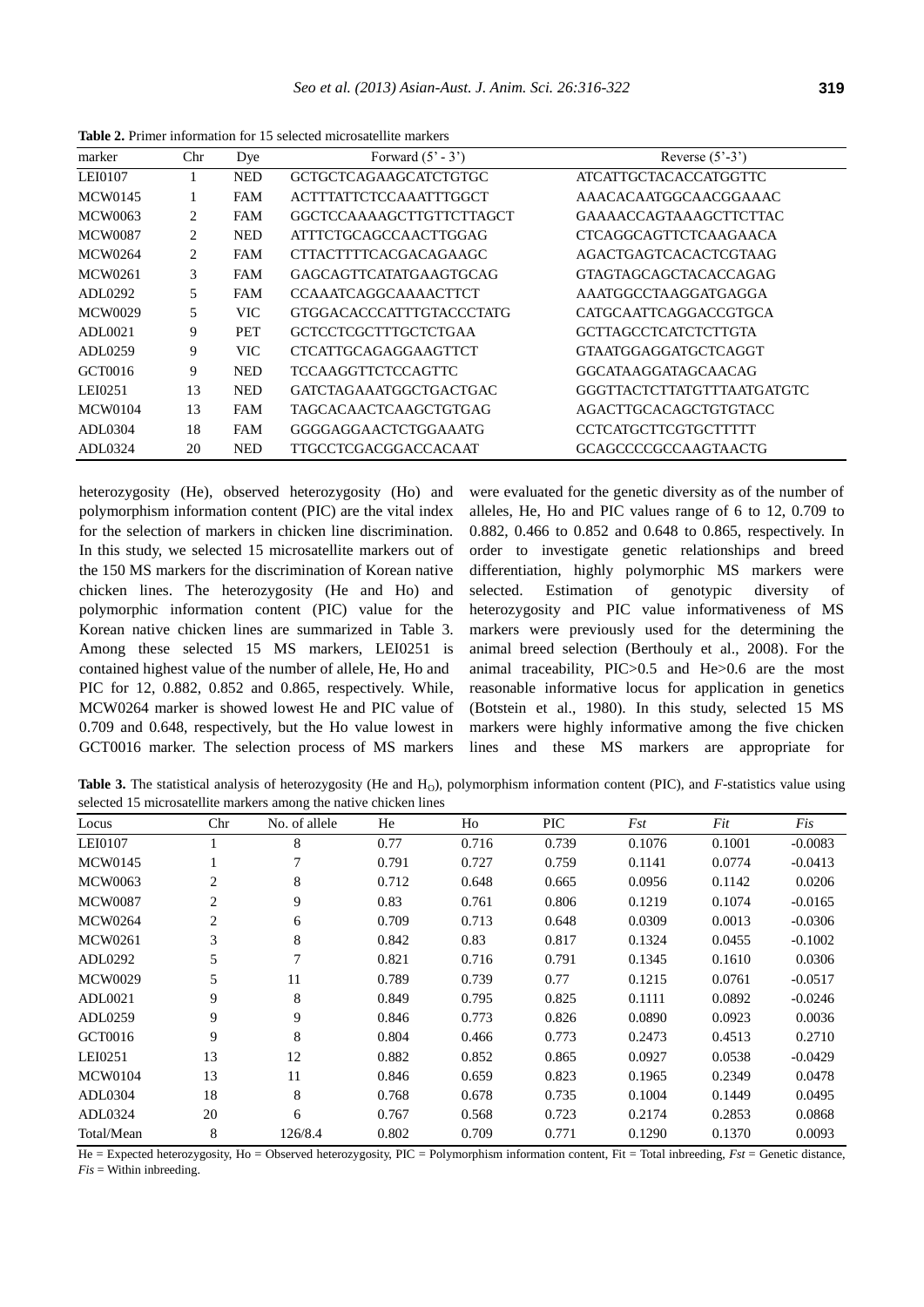|       | KNC B | KNC G | KNC R | KNC W |
|-------|-------|-------|-------|-------|
| KNC G | 0.156 |       |       |       |
| KNC R | 0.103 | 0.164 |       |       |
| KNC W | 0.171 | 0.137 | 0.137 | -     |
| KNC Y | 0.083 | 0.107 | 0.111 | 0.107 |

**Table 4.** Pair-wise genetic distance among five chicken lines

discrimination as well.

*F*-statistics (Wright, 1965) were estimated in a fixation index as genetic differentiation (*Fst*), the global heterozygote deficit among five chicken lines (*Fit*) and the heterozygote deficit within line (*Fis*) among the 15 MS markers (Table 3). Among these markers, estimation of fixation index has been discovered for *Fst*, *Fit* and *Fis* values ranging from 0.0309 to 0.2473, 0.0013 to 0.4513 and -0.1002 to 0.271, respectively. The estimated mean value of the total inbreeding (*Fit*), within line inbreeding (*Fis*) and genetic distance were 0.137, 0.0093 and 0.129, respectively. The high *F*-statistics value was contained in GCT0016 marker of 0.2473, 0.4513 and 0.271 for *Fst*, *Fit* and *Fis*, respectively. While, the lowest value for genetic distance (*Fst*) and total inbreeding (*Fit*) was 0.0309 and 0.0013, respectively, and lowest within inbreeding value of -0.1002 in MCW0261 marker. In addition, pair wise co-ancestry matrix genetic distance was confirmed 0.083 to 0.171 among Korean native chicken lines (Table 4). The highest genetic distance was obtained between KNC\_B and KNC\_W (17.1%), while the lowest genetic distance was observed between KNC\_B and KNC\_Y (8.3%).

The expected probability of identity values of 15 MS markers were calculated in random individuals (PI), random half-sib (PI*half-sibs*) and random sibs (PI*sibs*), which were estimated as  $7.98 \times 10^{-29}$ ,  $2.88 \times 10^{-20}$  and  $1.25 \times 10^{-08}$ , respectively (Table 5). Also, acceptance of marker accuracy for discrimination power was evaluated (Figure 1). The expected probability of chicken lines identity among the genotypes of random individuals (PI), random half-sib (PI*half-sibs*) and random sibs (PI*sibs*) were suggested approximately 12 markers. Thus, the expected probability of identity values from 12 MS markers in random individuals (PI), random half-sib (PI*half-sibs*) and random sibs (PI<sub>sibs</sub>) were estimated as  $1.01 \times 10^{-20}$ ,  $3.85 \times 10^{-15}$  and

**Table 5.** The expected probability values among genotypes of random individuals (PI), random half-sib (PI*half-sibs*), random sibs (PI*sibs*) and total expected probability (PE) for discrimination chicken lines using 12 and 15 markers

| No. of marker | РI                   | $\text{PI}_{\text{half-sibs}}$                        | $PI_{sibs}$                    | PE. |  |
|---------------|----------------------|-------------------------------------------------------|--------------------------------|-----|--|
| 15            | $7.98\times10^{-29}$ | $2.28\times10^{-20}$                                  | $1.25 \times 10^{-8}$ 0.999858 |     |  |
| 12            | $1.01\times10^{-20}$ | $3.85 \times 10^{-15}$ $1.69 \times 10^{-7}$ 0.999555 |                                |     |  |

 $1.69\times10^{-7}$ , respectively. Overall, the total expected probability of identity values was 99.9% for the discrimination of Korean native chicken. Our study identified markers in Korean native chicken lines which are applicable to future breeding plans, as well as discrimination markers for these lines.

### **Phylogenetic and structure analysis**

The unrooted phylogenetic neighbor-joining (NJ) tree was constructed using 15 MS markers that clearly differentiated among five native chicken lines (Figure 2). Based on the equation of Nei et al. (1983), a phylogenetic tree has been estimated by the distribution of allele sharing with genetic distance (*Fst*). In our analysis, the KNC\_W line is different from the KNC\_B and KNC\_R lines. Also, the KNC\_G line shows a long genetic distance from KNC\_R. However, the KNC\_Y line is very close to the KNC\_W and KNC\_R lines. The dendrogram drawn from the genetic distance matrix using 15 MS markers can also be used for the conservation of Korean native chicken lines. Also, five different lines in Korean native chickens were well discriminated by using these 15 MS markers.

In 1994, the conservation policy for the development of Korean native chicken lines was launched. As a result, five breeds with nine chicken lines were documented. In order to investigate the genetic structure of the five Korean native chicken lines, a structured program of genetic analysis was applied (Figure 3). Based on the line specific clusters, chicken line structure was estimated with a K value of 5. The estimated average individual cluster value in the specific line was accurate to more than 95% (data was not shown). Our structure result for the five Korean native chicken lines indicates around 5% genetic admixture with other lines. In conclusion, our study shows the genetic



**Figure 1.** The expected probability of identity values among genotypes of random individuals (PI), random half-sib (PI*half-sibs*) and random sibs (PI*sibs*) were suggested markers for discrimination of chicken lines.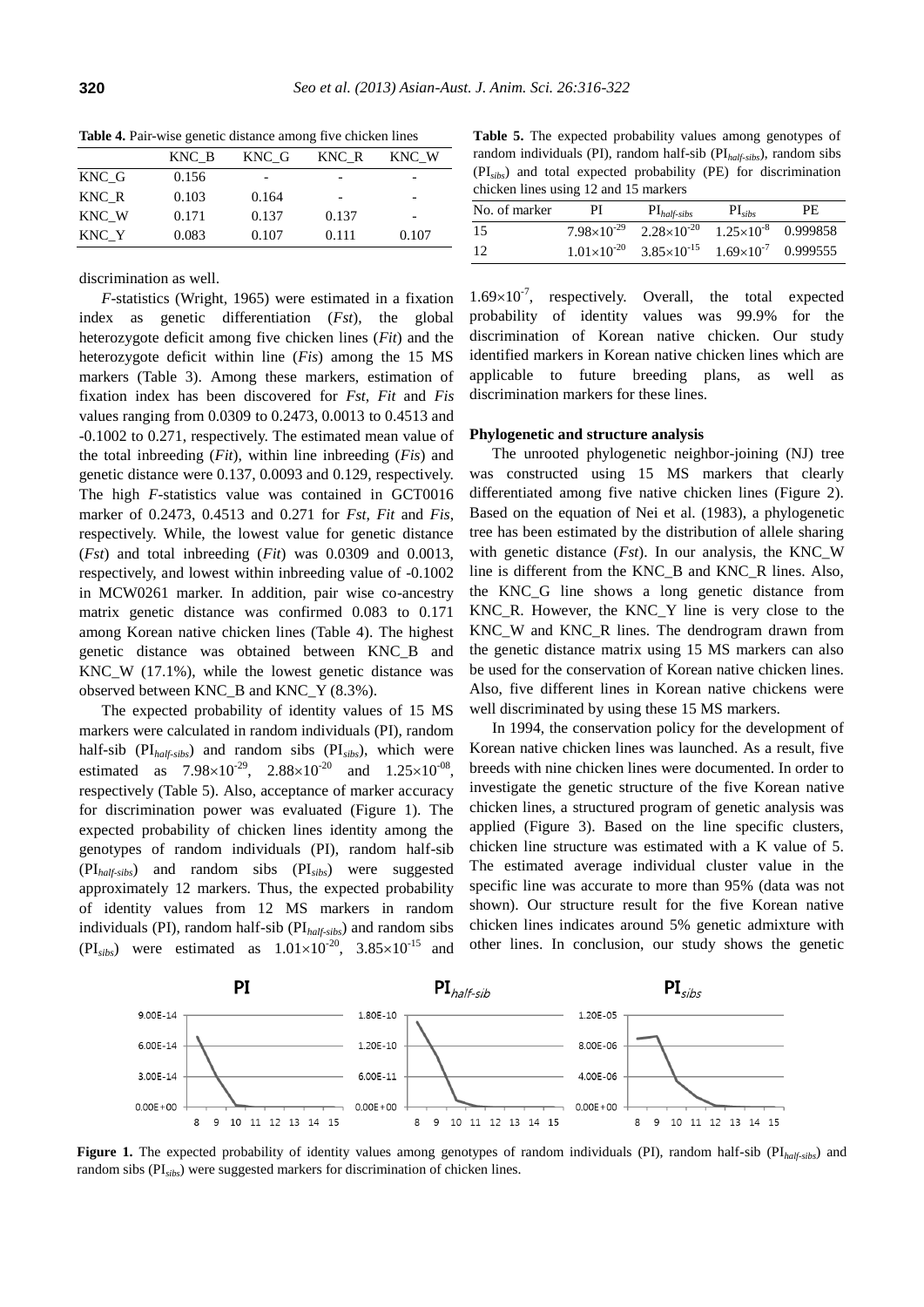

**Figure 2.** Construction of unrooted phylogenetic neighbor-joining (NJ) tree among the five chicken lines using 15 selected MS markers.

diversity, genetic distance, and population structure among five Korean native chicken lines, using 15 selected MS markers. The maintaining of Korean native chickens with appropriate discrimination markers is the essential for conservation of this breed. Our results indicated that these MS markers will be used to aid the conservation, traceability and future improvement of Korean native chicken lines.

# **ACKNOWLEDGEMENTS**

This work was supported by a grant from the Next-Generation BioGreen 21 Program (No. PJ008133), Rural Development Administration, Korea.



Figure 3. Construction of genetic structure using individual cluster (K value of 5) among the chicken lines.

#### **REFERENCES**

- Almasy, L. and J. Blangero. 2009. Human QTL linkage mapping. Genetica. 136:333-340.
- Berthouly, C., B. Bed'Hom, M. Tixier-Boichard, C. F. Chen, Y. P. Lee, D. Laloe, H. Legros, E. Verrier and X. Rognon. 2008. Using molecular markers and multivariate methods to study the genetic diversity of local european and asian chicken breeds. Anim. Genet. 39:121-129.
- Blott, S. C., J. L. Williams and C. S. Haley. 1999. Discriminating among cattle breeds using genetic markers. Heredity. 82:613- 619.
- Bodzsar, N., H. Eding, T. Revay, A. Hidas and S. Weigend. 2009. Genetic diversity of hungarian indigenous chicken breeds based on microsatellite markers. Anim. Genet. 40:516-523.
- Botstein, D., R. L. White, M. Skolnik and R. W. Davis. 1980. Construction of a genetic linkage map in man using restriction fragment length polymorphisms. Am. J. Hum. Genet. 32:314- 331.
- Cheng, H. H. and L. B. Crittenden. 1994. Microsatellite markers for genetic-mapping in the chicken. Poult. Sci. 73:539-546.
- Dalvit, C., M. DeMarchi and M. Cassandro. 2007. Genetic traceability of livestock products: A review. Meat Sci. 77:437- 449.
- Ding, F. X., G. X. Zhang, J. Y. Wang, Y. Li, L. J. Zhang, Y. Wei, H. H. Wang, L. Zhang and Q. R. Hou. 2010. Genetic diversity of a Chinese native chicken breed, Bian chicken, based on twenty-nine microsatellite markers. Asian-Aust. J. Anim. Sci.